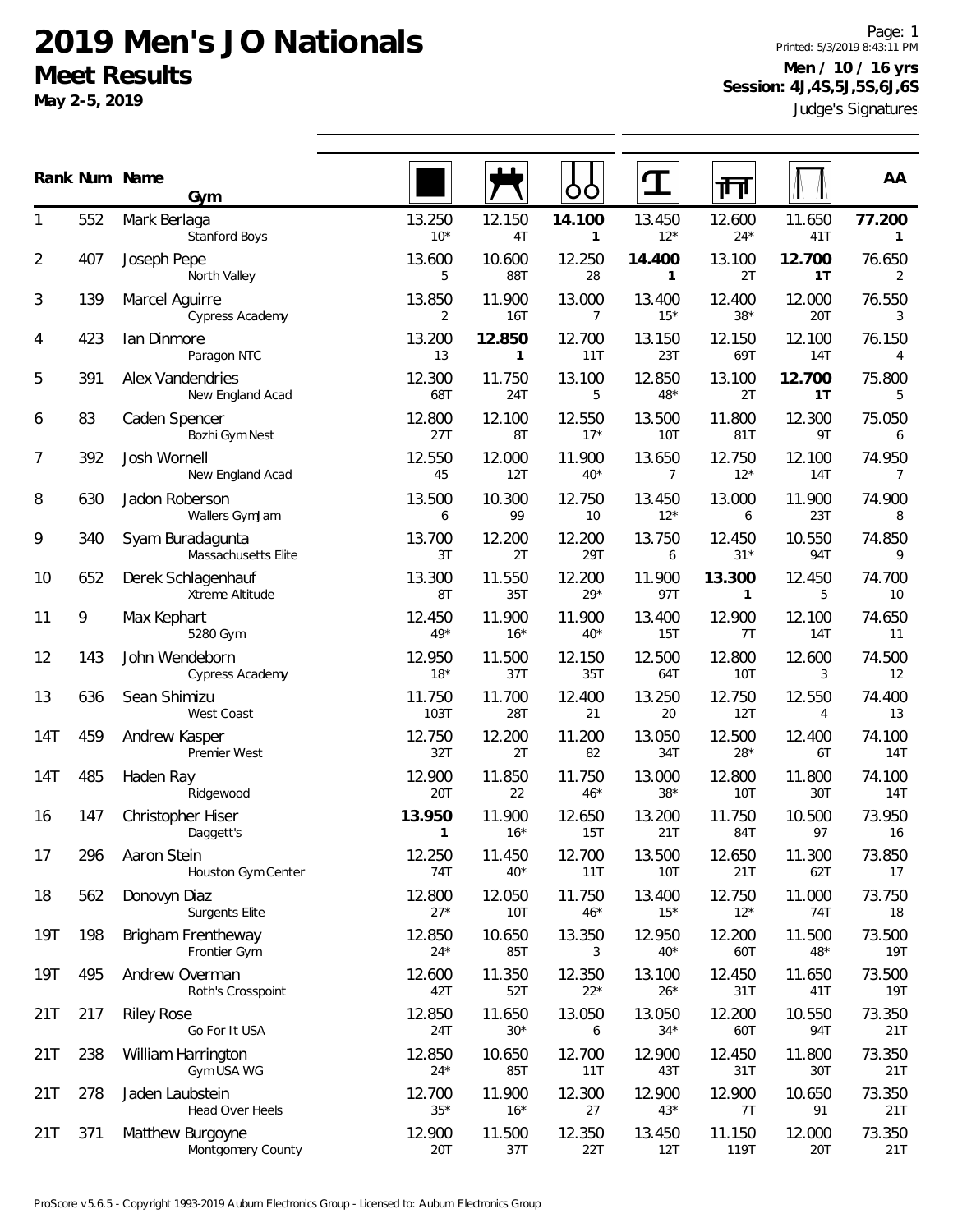**May 2-5, 2019**

Page: 2 Printed: 5/3/2019 8:43:11 PM **Men / 10 / 16 yrs Session: 4J,4S,5J,5S,6J,6S**

|     |     | Rank Num Name<br>Gym                |                          |                 | O<br>O                   |                 | 襾               |                      | AA            |
|-----|-----|-------------------------------------|--------------------------|-----------------|--------------------------|-----------------|-----------------|----------------------|---------------|
| 25  | 109 | Xander Agate<br>Cascade Elite       | 13.000<br>17             | 11.350<br>52T   | 12.200<br>29T            | 12.350<br>$71*$ | 12.700<br>$16*$ | 11.700<br>37T        | 73.300<br>25  |
| 26  | 491 | <b>Blake Rodgers</b><br>Roswell     | 13.100<br>14T            | 11.500<br>37T   | 11.750<br>46T            | 11.800<br>102T  | 13.050<br>4T    | 11.900<br>23T        | 73.100<br>26  |
| 27T | 325 | Cody Troha<br>Lakeshore             | 12.750<br>32T            | 11.900<br>$16*$ | 11.550<br>63             | 12.150<br>85T   | 12.300<br>46T   | 12.150<br>$12*$      | 72.800<br>27T |
| 27T | 321 | Korey Russell<br>La Fleur's         | 12.450<br>49T            | 11.600<br>34    | 11.750<br>$46*$          | 12.550<br>$62*$ | 12.400<br>38T   | 12.050<br><b>18T</b> | 72.800<br>27T |
| 29  | 446 | William Szot<br>Prairie Gym         | 12.650<br>40T            | 11.100<br>68    | 11.800<br>$43*$          | 12.350<br>$71*$ | 12.700<br>16T   | 12.150<br>$12*$      | 72.750<br>29  |
| 30T | 155 | Logan Schmitt<br>DeVeau's           | 13.100<br>14T            | 9.500<br>115    | 12.850<br>9              | 13.150<br>23T   | 11.750<br>$84*$ | 12.100<br>14T        | 72.450<br>30T |
| 30T | 627 | Brandan Gladkoff<br>Wallers GymJam  | 12.700<br>35T            | 11.400<br>$47*$ | 11.850<br>42             | 12.850<br>$48*$ | 11.750<br>84T   | 11.900<br>$23*$      | 72.450<br>30T |
| 32  | 458 | Ayush Basu<br>Premier West          | 12.300<br>68T            | 11.350<br>52T   | 12.200<br>$29*$          | 12.650<br>59T   | 12.650<br>21T   | 11.200<br>68T        | 72.350<br>32  |
| 33  | 157 | Andrew Layman<br>Denali Gym         | 11.700<br>106T           | 10.600<br>88T   | 12.200<br>29T            | 14.100<br>4     | 12.700<br>16T   | 11.000<br>74T        | 72.300<br>33  |
| 34T | 5   | Kyler Hartley<br>5280 Gym           | 11.950<br>94T            | 10.550<br>92T   | 12.550<br>$17*$          | 12.400<br>69T   | 12.500<br>28T   | 12.300<br>9T         | 72.250<br>34T |
| 34T | 443 | Hunter Dalisay<br>Prairie Gym       | 12.250<br>74T            | 12.150<br>4T    | 12.200<br>29T            | 12.900<br>43T   | 11.850<br>79T   | 10.900<br>80T        | 72.250<br>34T |
| 36  | 339 | Kellen Ryan<br>Madtown              | 11.650<br>$108*$         | 11.900<br>16T   | 11.600<br>$55*$          | 13.100<br>$26*$ | 12.250<br>53T   | 11.700<br>37T        | 72.200<br>36  |
| 37T | 387 | Will Champagne<br>New England Acad  | 12.750<br>32T            | 10.100<br>103T  | 11.600<br>55T            | 13.200<br>21T   | 12.700<br>$16*$ | 11.800<br>30T        | 72.150<br>37T |
| 37T | 314 | Ben Stein<br>International OH       | 13.450<br>$\overline{7}$ | 11.450<br>$40*$ | 10.850<br>98T            | 12.850<br>48*   | 11.700<br>89T   | 11.850<br>28T        | 72.150<br>37T |
| 39  | 645 | Jt Basulto<br>World Cup NY          | 12.600<br>42T            | 11.450<br>$40*$ | 11.450<br>66T            | 12.900<br>$43*$ | 12.300<br>46T   | 11.400<br>54T        | 72.100<br>39  |
| 40  | 421 | Peter Hristozov<br>Orlando Metro    | 12.450<br>$49*$          | 11.250<br>$56*$ | 11.800<br>$43*$          | 12.550<br>$62*$ | 12.200<br>60T   | 11.800<br>$30*$      | 72.050<br>40  |
| 41  | 584 | Matthew Krall<br>Top Flight CA      | 12.500<br>46T            | 11.750<br>24T   | 11.700<br>52T            | 13.000<br>$38*$ | 11.750<br>$84*$ | 11.300<br>62T        | 72.000<br>41  |
| 42  | 252 | Jordan Roberto<br>Gym World Inc     | 13.050<br>16             | 10.500<br>94T   | 10.800<br>101            | 13.550<br>8T    | 12.450<br>$31*$ | 11.600<br>43T        | 71.950<br>42  |
| 43  | 653 | JoJo Buselmeier<br>Xtreme Gym       | 12.900<br>20T            | 9.400<br>116    | 13.450<br>$\overline{2}$ | 12.600<br>61    | 12.600<br>$24*$ | 10.900<br>$80*$      | 71.850<br>43  |
| 44T | 64  | Matthew Browne<br>Atlanta School    | 12.300<br>68T            | 9.950<br>106    | 12.700<br>11T            | 12.500<br>64T   | 12.450<br>31T   | 11.800<br>$30*$      | 71.700<br>44T |
| 44T | 78  | Eli Hoberecht<br><b>Black Hills</b> | 12.300<br>68T            | 12.050<br>10T   | 11.000<br>91T            | 11.500<br>111T  | 12.450<br>31T   | 12.400<br>6T         | 71.700<br>44T |
| 46T | 185 | Oliver Sons<br>Eric Will            | 13.300<br>8T             | 9.900<br>107T   | 10.950<br>93T            | 13.550<br>8T    | 12.400<br>$38*$ | 11.500<br>48*        | 71.600<br>46T |
| 46T | 287 | Matthew Piekarski<br>Hotshots East  | 11.250<br>117T           | 11.800<br>23    | 12.650<br>15T            | 12.100<br>88T   | 12.400<br>38T   | 11.400<br>54T        | 71.600<br>46T |
| 48T | 134 | Logan McKeown<br>Crenshaw's         | 12.450<br>$49*$          | 10.550<br>92T   | 13.250<br>$\overline{4}$ | 12.800<br>$53*$ | 12.250<br>53T   | 10.050<br>109T       | 71.350<br>48T |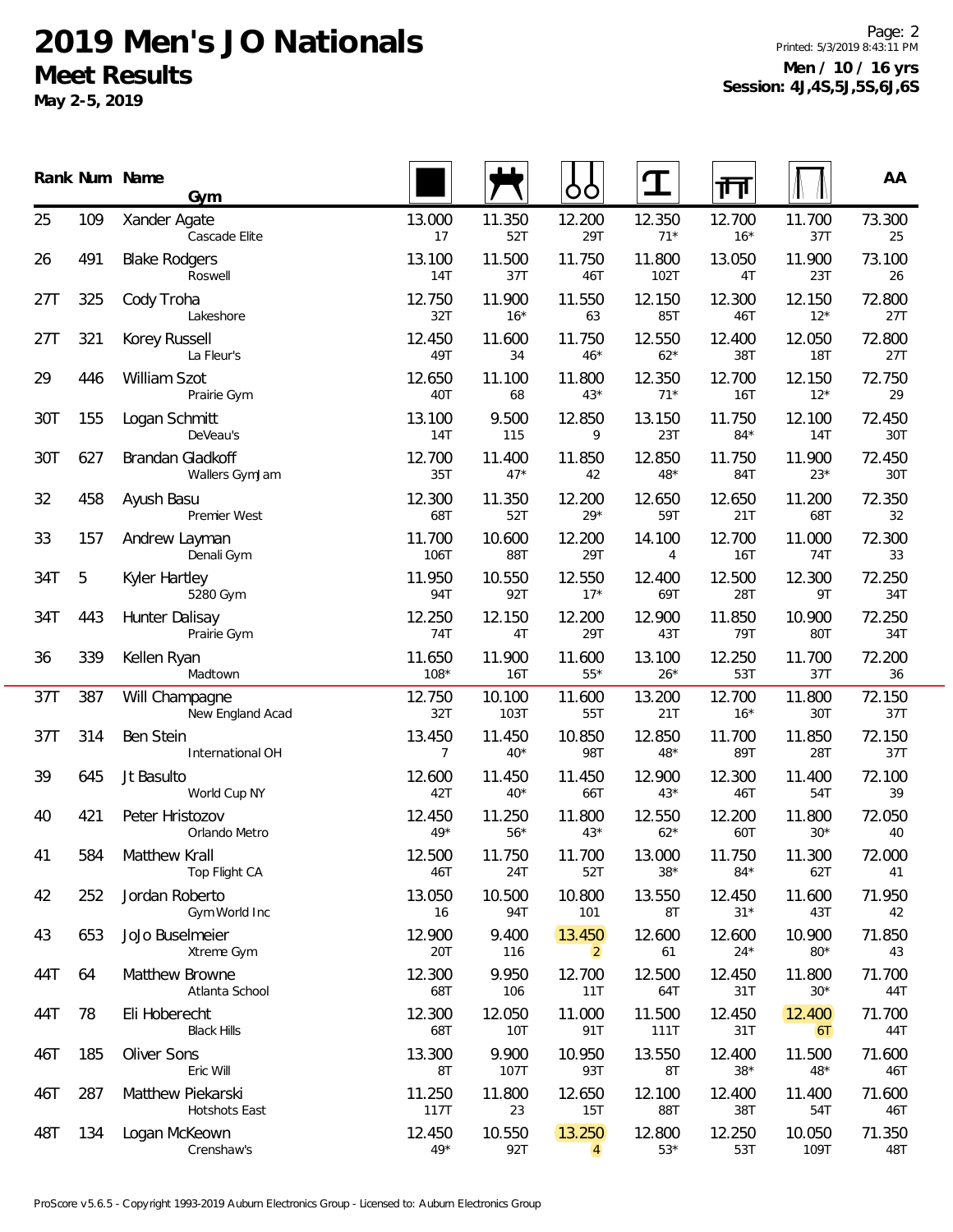**May 2-5, 2019**

Page: 3 Printed: 5/3/2019 8:43:12 PM **Men / 10 / 16 yrs Session: 4J,4S,5J,5S,6J,6S**

|     |     | Rank Num Name<br>Gym                      |                 |                 | OO              |                          | गंग              |                      | AA            |
|-----|-----|-------------------------------------------|-----------------|-----------------|-----------------|--------------------------|------------------|----------------------|---------------|
| 48T | 104 | Christopher Scales<br>Cal Sports - Race   | 12.250<br>74T   | 12.150<br>4T    | 11.400<br>68T   | 12.300<br>75             | 13.050<br>4T     | 10.200<br>$106*$     | 71.350<br>48T |
| 50  | 218 | Hunter Mamawal<br>Gold Cup                | 13.250<br>$10*$ | 11.400<br>$47*$ | 10.900<br>95T   | 12.850<br>48*            | 12.100<br>72T    | 10.600<br>92T        | 71.100<br>50  |
| 51T | 558 | Justin Belote<br>Stumpfs Gym              | 12.700<br>35T   | 11.650<br>$30*$ | 10.050<br>120   | 13.350<br>$18*$          | 11.900<br>77T    | 11.400<br>54T        | 71.050<br>51T |
| 51T | 331 | Adam Wolfe<br>MAC Gym                     | 10.950<br>124T  | 11.150<br>65T   | 10.600<br>106   | 13.350<br>$18*$          | 12.750<br>12T    | 12.250<br>11         | 71.050<br>51T |
| 53  | 594 | Michael Kafati<br>Troy                    | 12.800<br>27T   | 10.400<br>98    | 10.550<br>107   | 13.050<br>$34*$          | 12.150<br>69T    | 12.050<br><b>18T</b> | 71.000<br>53  |
| 54  | 77  | Benjamin Ashlee<br><b>Black Hills</b>     | 12.300<br>68T   | 12.150<br>4T    | 11.950<br>39    | 11.400<br>114T           | 12.850<br>9      | 10.250<br>105        | 70.900<br>54  |
| 55  | 323 | Maksim Farkhadau<br>Lakeshore             | 10.950<br>124T  | 12.000<br>12T   | 12.900<br>8     | 13.100<br>$26*$          | 12.000<br>75     | 9.900<br>114         | 70.850<br>55  |
| 56  | 73  | <b>Brady Sacket</b><br><b>Bart Conner</b> | 12.400<br>56T   | 10.650<br>85T   | 11.500<br>$64*$ | 12.400<br>69T            | 12.400<br>$38*$  | 11.450<br>51T        | 70.800<br>56  |
| 57T | 437 | Rhys George<br>Parkettes                  | 12.150<br>80T   | 11.250<br>$56*$ | 12.150<br>35T   | 11.300<br>117T           | 12.600<br>24T    | 11.300<br>62T        | 70.750<br>57T |
| 57T | 431 | <b>Tyler Flowers</b><br>Park Avenue       | 11.850<br>100T  | 11.450<br>40T   | 11.250<br>79T   | 12.900<br>$43*$          | 11.500<br>101T   | 11.800<br>30T        | 70.750<br>57T |
| 59  | 350 | <b>Talon Petterson</b><br>Metro           | 12.400<br>56T   | 12.000<br>12T   | 11.250<br>79T   | 11.850<br>99T            | 12.250<br>53T    | 10.950<br><b>78T</b> | 70.700<br>59  |
| 60T | 144 | Dave Wolma<br>Cypress Academy             | 12.950<br>$18*$ | 11.000<br>71T   | 11.050<br>89T   | 14.300<br>$\overline{2}$ | 11.850<br>79T    | 9.450<br>120T        | 70.600<br>60T |
| 60T | 275 | Nicholas Hensley<br>Harpeth School        | 12.200<br>78T   | 11.150<br>65T   | 11.650<br>54    | 11.600<br>109T           | 12.600<br>24T    | 11.400<br>54T        | 70.600<br>60T |
| 62  | 529 | lan Gustafson<br>Scamps Gym               | 12.450<br>49T   | 11.750<br>24T   | 10.700<br>102T  | 13.050<br>$34*$          | 11.700<br>89T    | 10.900<br>80T        | 70.550<br>62  |
| 63T | 286 | Max Pazera<br>Hotshots East               | 12.050<br>90T   | 11.250<br>$56*$ | 11.250<br>79T   | 12.450<br>$66*$          | 12.300<br>46T    | 11.200<br>$68*$      | 70.500<br>63T |
| 63T | 294 | Adam Eliezer<br>Houston Gym Center        | 12.100<br>83T   | 11.250<br>$56*$ | 11.750<br>$46*$ | 11.500<br>111T           | 12.300<br>$46*$  | 11.600<br>43T        | 70.500<br>63T |
| 65T | 57  | Isaac Madey<br>Apollo VA                  | 13.250<br>10T   | 10.050<br>105   | 12.350<br>22T   | 12.850<br>$48*$          | 12.500<br>$28*$  | 9.300<br>122T        | 70.300<br>65T |
| 65T | 6   | Max Heide<br>5280 Gym                     | 12.400<br>56T   | 11.000<br>71T   | 10.900<br>95T   | 12.050<br>91             | 11.600<br>95T    | 12.350<br>8          | 70.300<br>65T |
| 67  | 621 | Donovan Diviney<br><b>WOGA</b>            | 12.800<br>$27*$ | 11.650<br>30T   | 12.150<br>35T   | 12.100<br>88T            | 11.950<br>76     | 9.550<br>119         | 70.200<br>67  |
| 68T | 102 | Josh Pinzour<br><b>Buffalo Grove</b>      | 12.500<br>46T   | 8.650<br>121    | 12.350<br>$22*$ | 13.100<br>$26*$          | 12.650<br>21T    | 10.900<br>$80*$      | 70.150<br>68T |
| 68T | 481 | Jak Urlacher<br>Red River Valley          | 12.450<br>$49*$ | 11.450<br>$40*$ | 11.350<br>72T   | 12.200<br>$80*$          | 11.400<br>$107*$ | 11.300<br>62T        | 70.150<br>68T |
| 70T | 21  | Erik Popescu<br>Above the Bar             | 12.900<br>20T   | 10.100<br>103T  | 11.750<br>46T   | 11.800<br>102T           | 11.900<br>77T    | 11.550<br>46T        | 70.000<br>70T |
| 70T | 615 | Dominic Pozo<br><b>Upper Merion</b>       | 12.000<br>92T   | 10.950<br>75T   | 10.700<br>102T  | 13.150<br>23T            | 12.200<br>$60*$  | 11.000<br>74T        | 70.000<br>70T |
| 72  | 61  | Jacob Becchetti<br>Aspire Kids            | 12.400<br>$56*$ | 9.650<br>110T   | 12.350<br>22T   | 12.800<br>$53*$          | 12.400<br>38T    | 10.300<br>104        | 69.900<br>72  |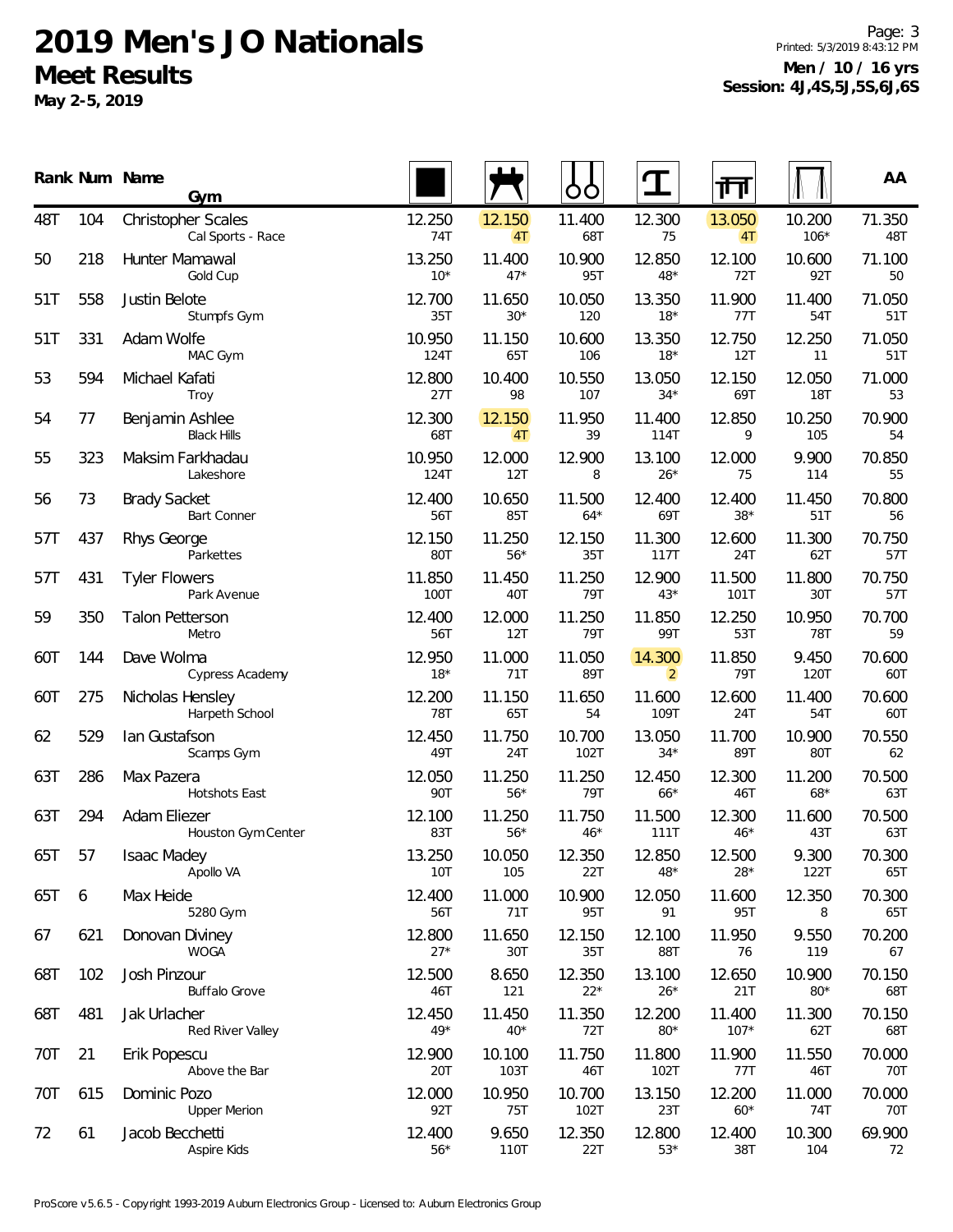**May 2-5, 2019**

Page: 4 Printed: 5/3/2019 8:43:12 PM **Men / 10 / 16 yrs Session: 4J,4S,5J,5S,6J,6S**

|     |     | Rank Num Name<br>Gym                 |                       |                      |                      |                          | ╓╜               |                  | AA            |
|-----|-----|--------------------------------------|-----------------------|----------------------|----------------------|--------------------------|------------------|------------------|---------------|
| 73T | 310 | Taso Callanan<br>International OH    | 13.700<br>3T          | 9.600<br>113         | 10.850<br><b>98T</b> | 14.150<br>$\overline{3}$ | 11.400<br>$107*$ | 10.050<br>109T   | 69.750<br>73T |
| 73T | 643 | Carson Denbina<br>World Champions    | 12.100<br>83T         | 10.950<br>$75*$      | 12.550<br>17T        | 12.700<br>58             | 11.250<br>115T   | 10.200<br>$106*$ | 69.750<br>73T |
| 75T | 164 | Jack Ablett<br>Eagle Gym TX          | 12.100<br>83T         | 11.250<br>$56*$      | 12.450<br>20         | 13.100<br>$26*$          | 10.350<br>126    | 10.450<br>98     | 69.700<br>75T |
| 75T | 637 | Maxwell Taniguchi-King<br>West Coast | 12.100<br>83T         | 11.200<br>62T        | 11.700<br>52T        | 13.100<br>$26*$          | 11.050<br>121    | 10.550<br>94T    | 69.700<br>75T |
| 77  | 254 | Hunter Bott<br>GymTek                | 12.150<br>80T         | 11.400<br>$47*$      | 11.400<br>68T        | 12.250<br>$76*$          | 11.600<br>95T    | 10.800<br>85T    | 69.600<br>77  |
| 78T | 301 | Dante Harmes<br>In The Zone          | 12.650<br>40T         | 11.450<br>40T        | 10.950<br>93T        | 12.650<br>59T            | 12.250<br>53T    | 9.600<br>118     | 69.550<br>78T |
| 78T | 647 | Ettore Panzanaro<br>World Cup NY     | 11.500<br>112T        | 11.700<br>28T        | 11.450<br>66T        | 11.600<br>109T           | 12.300<br>46T    | 11.000<br>74T    | 69.550<br>78T |
| 80  | 290 | Ian Marchbank<br>Houston Gym Assoc   | 12.600<br>42T         | 11.950<br>15         | 11.100<br>85T        | 12.950<br>$40*$          | 11.450<br>104T   | 9.450<br>120T    | 69.500<br>80  |
| 81T | 272 | Philip Pyle<br>Hanover Gym           | 11.950<br>94T         | 10.500<br><b>94T</b> | 11.600<br>55T        | 12.750<br>56T            | 12.250<br>53T    | 10.400<br>99T    | 69.450<br>81T |
| 81T | 628 | Nathan Goodman<br>Wallers GymJam     | 12.250<br>74T         | 11.300<br>55         | 11.350<br>$72*$      | 12.000<br>92T            | 11.350<br>112T   | 11.200<br>$68*$  | 69.450<br>81T |
| 83  | 68  | Aidan Hauptmeier<br>Azarian          | 11.250<br><b>117T</b> | 11.450<br>40T        | 11.150<br>83T        | 12.200<br>80T            | 12.400<br>$38*$  | 10.800<br>85T    | 69.250<br>83  |
| 84T | 366 | Hayden Loper<br>Mini-Hops            | 12.350<br>64T         | 11.200<br>62T        | 11.300<br>76T        | 10.500<br>125            | 12.200<br>60T    | 11.600<br>43T    | 69.150<br>84T |
| 84T | 316 | Daniel DeGhelder<br>Iron Cross       | 10.950<br>124T        | 11.050<br>69T        | 11.600<br>55T        | 11.800<br>102T           | 12.350<br>45     | 11.400<br>$54*$  | 69.150<br>84T |
| 86T | 624 | Samir Mehta<br><b>WOGA</b>           | 12.350<br>$64*$       | 9.750<br>109         | 12.000<br>38         | 11.450<br>113            | 11.450<br>104T   | 11.950<br>22     | 68.950<br>86T |
| 86T | 132 | <b>Rylee Crowe</b><br>Crenshaw's     | 11.500<br>112T        | 11.400<br>$47*$      | 10.150<br>116T       | 12.000<br>$92*$          | 12.200<br>$60*$  | 11.700<br>37T    | 68.950<br>86T |
| 88T | 593 | Matthew Berg<br>Troy                 | 12.300<br>68T         | 9.650<br>110T        | 10.450<br>111T       | 12.950<br>$40*$          | 11.550<br>99T    | 11.900<br>$23*$  | 68.800<br>88T |
| 88T | 266 | Kyle Cassani<br>Gymstrada            | 12.000<br>92T         | 10.850<br>79         | 11.100<br>85T        | 12.250<br>$76*$          | 11.650<br>93T    | 10.950<br>78T    | 68.800<br>88T |
| 90T | 532 | Sean Kalani McClure<br>Seawind       | 12.700<br>$35*$       | 9.550<br>114         | 9.950<br>121T        | 13.100<br>$26*$          | 12.700<br>$16*$  | 10.750<br>89*    | 68.750<br>90T |
| 90T | 447 | Avery Walwyn<br>Prairie Gym          | 11.200<br>119         | 10.700<br>84         | 11.000<br>91T        | 11.950<br>96             | 12.450<br>31T    | 11.450<br>51T    | 68.750<br>90T |
| 92  | 256 | Michael Hernandez<br>GymTek          | 11.750<br>103T        | 11.150<br>65T        | 11.150<br>83T        | 11.150<br>122T           | 11.600<br>95T    | 11.900<br>23T    | 68.700<br>92  |
| 93T | 199 | Jacob Ahart<br>Fuzion Gym            | 11.900<br>99          | 10.750<br>82T        | 10.150<br>116T       | 13.850<br>5 <sub>5</sub> | 11.550<br>99T    | 10.400<br>99T    | 68.600<br>93T |
| 93T | 253 | Jack Coppola<br>GymMasters           | 12.350<br>64T         | 10.600<br>88*        | 11.100<br>85T        | 11.400<br>114T           | 11.800<br>81T    | 11.350<br>61     | 68.600<br>93T |
| 95T | 646 | Connor Gallagher<br>World Cup NY     | 12.500<br>46T         | 10.950<br>75T        | 9.450<br>126         | 11.900<br>97T            | 12.200<br>60T    | 11.500<br>48T    | 68.500<br>95T |
| 95T | 641 | Kotaro Komazawa<br>Wimbleton         | 12.400<br>56T         | 10.150<br>102        | 10.900<br>95T        | 12.200<br>$80*$          | 11.400<br>107T   | 11.450<br>51T    | 68.500<br>95T |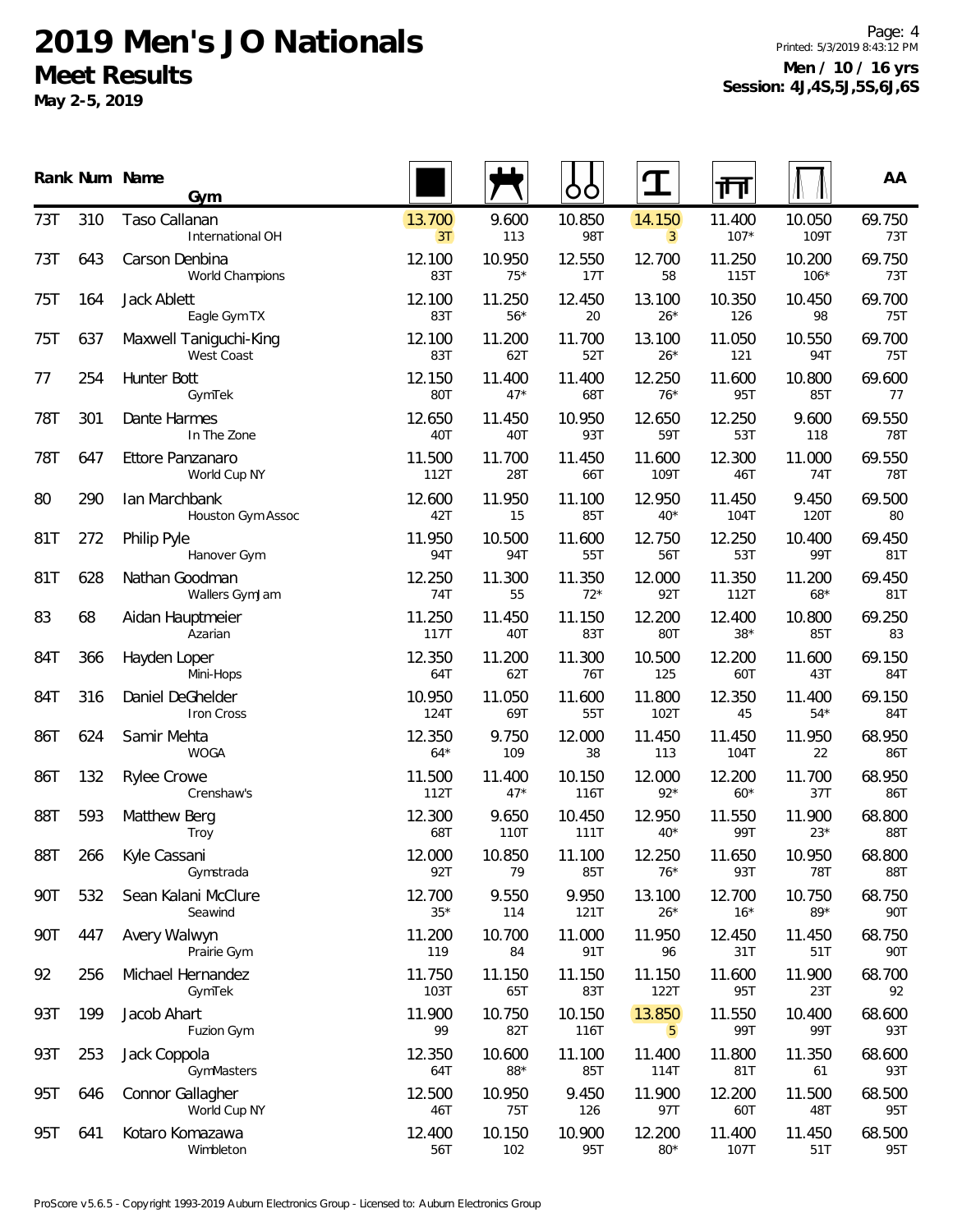**May 2-5, 2019**

Page: 5 Printed: 5/3/2019 8:43:12 PM **Men / 10 / 16 yrs Session: 4J,4S,5J,5S,6J,6S**

|          |     | Rank Num Name<br>Gym                   |                  |                 | OO              |                  | 帀               |                 | AA             |
|----------|-----|----------------------------------------|------------------|-----------------|-----------------|------------------|-----------------|-----------------|----------------|
| 97       | 285 | Nicholas Lattka<br>Hotshots East       | 11.400<br>115    | 11.650<br>30T   | 11.600<br>55T   | 12.200<br>$80*$  | 11.400<br>107T  | 10.000<br>112   | 68.250<br>97   |
| 98T      | 484 | <b>Sterling Pariza</b><br>Ridgewood    | 12.350<br>$64*$  | 12.100<br>8T    | 9.700<br>125    | 12.000<br>92T    | 12.300<br>$46*$ | 9.750<br>$116*$ | 68.200<br>98T  |
| 98T      | 257 | Finn Torbett<br>GymTek                 | 12.400<br>56T    | 11.750<br>24T   | 10.650<br>105   | 11.300<br>117T   | 11.750<br>84T   | 10.350<br>103   | 68.200<br>98T  |
| 100T 632 |     | Jeremy Cook<br>West Coast              | 12.450<br>$49*$  | 11.200<br>62T   | 11.600<br>55T   | 11.800<br>102T   | 11.250<br>115T  | 9.850<br>115    | 68.150<br>100T |
| 100T 291 |     | Max Mifflin<br>Houston Gym Assoc       | 11.750<br>103T   | 10.250<br>100   | 10.500<br>108T  | 12.150<br>85T    | 11.700<br>89T   | 11.800<br>30T   | 68.150<br>100T |
| 102      | 418 | Connor Jenkins<br>Omaha Gym            | 11.700<br>106T   | 10.450<br>97    | 10.500<br>108T  | 13.100<br>$26*$  | 12.300<br>46T   | 10.050<br>109T  | 68.100<br>102  |
| 103      | 99  | Russell Black<br><b>Buffalo Grove</b>  | 12.800<br>27T    | 9.250<br>117T   | 11.350<br>72T   | 11.650<br>108    | 12.100<br>72T   | 10.800<br>85T   | 67.950<br>103  |
| 104T 162 |     | Logan Kehrer<br>EVO Gym                | 11.950<br>$94*$  | 10.800<br>$80*$ | 10.400<br>113   | 12.000<br>$92*$  | 11.450<br>104T  | 11.300<br>62T   | 67.900<br>104T |
| 104T 476 |     | RJ Spears<br>Queen City                | 11.600<br>111    | 11.000<br>71T   | 11.600<br>$55*$ | 11.350<br>116    | 11.150<br>119T  | 11.200<br>68T   | 67.900<br>104T |
| 106      | 436 | Zaccheus Carrasco<br>Montgomery County | 12.050<br>90T    | 10.600<br>88*   | 11.350<br>$72*$ | 11.850<br>99*    | 11.600<br>95T   | 10.400<br>99T   | 67.850<br>106  |
| 107      | 438 | Aaron Kust<br>Pinnacle Gym             | 11.950<br>94T    | 11.400<br>$47*$ | 11.800<br>43T   | 11.200<br>120T   | 10.900<br>122   | 10.400<br>99T   | 67.650<br>107  |
| 108      | 644 | Brayden White<br>World Class           | 12.100<br>83T    | 11.550<br>35T   | 11.500<br>$64*$ | 10.450<br>126    | 12.200<br>60T   | 9.750<br>$116*$ | 67.550<br>108  |
| 109      | 618 | Paul Blair<br><b>WOGA</b>              | 12.400<br>56T    | 10.800<br>$80*$ | 11.300<br>76T   | 12.200<br>$80*$  | 11.500<br>101T  | 9.300<br>122T   | 67.500<br>109  |
| 110      | 401 | Connor Farwell<br>North Florida Club   | 11.850<br>100T   | 9.100<br>119    | 11.400<br>68T   | 12.250<br>$76*$  | 11.400<br>107T  | 11.200<br>68T   | 67.200<br>110  |
| 111      | 377 | Ethan Phan<br>National Academy         | 11.850<br>100T   | 10.200<br>101   | 9.800<br>124    | 12.350<br>$71*$  | 11.350<br>112T  | 11.300<br>62T   | 66.850<br>111  |
| 112      | 376 | Malakai Gaines<br>National Academy     | 11.050<br>122    | 9.900<br>107T   | 11.050<br>89T   | 12.350<br>$71*$  | 10.750<br>123   | 11.700<br>37T   | 66.800<br>112  |
| 113      | 288 | T.J. Wingert<br>Hotshots East          | 10.900<br>127    | 11.250<br>56T   | 11.300<br>76T   | 12.450<br>$66*$  | 10.700<br>124   | 9.950<br>113    | 66.550<br>113  |
| 114      | 16  | Zachary Perez<br>Gym USA WG            | 12.150<br>80T    | 10.950<br>$75*$ | 11.600<br>$55*$ | 10.950<br>124    | 11.500<br>101T  | 9.300<br>122T   | 66.450<br>114  |
| 115      | 40  | Steven Sicard<br>Alamo                 | 12.400<br>$56*$  | 7.950<br>126    | 10.700<br>102T  | 12.800<br>53T    | 11.800<br>81T   | 10.750<br>89*   | 66.400<br>115  |
| 116T 124 |     | Jackson Mellencamp<br>Chow's           | 11.650<br>$108*$ | 7.850<br>127    | 10.250<br>114   | 12.450<br>66T    | 12.250<br>53T   | 11.400<br>$54*$ | 65.850<br>116T |
| 116T 52  |     | Benny Lund<br>American Gold            | 12.200<br>78T    | 9.250<br>117T   | 10.200<br>115   | 11.300<br>117T   | 11.700<br>89T   | 11.200<br>68T   | 65.850<br>116T |
| 118      | 551 | Connor Thomas<br>St. Louis             | 12.100<br>83T    | 8.400<br>122    | 10.150<br>116T  | 12.250<br>$76*$  | 12.050<br>74    | 10.800<br>85T   | 65.750<br>118  |
| 119      | 240 | Noah Pokigo<br>Gym USA WG              | 11.950<br>94*    | 8.000<br>125    | 11.100<br>85T   | 11.700<br>$106*$ | 11.200<br>117T  | 11.400<br>54T   | 65.350<br>119  |
| 120      | 537 | Samuel Brown<br>Southlake              | 11.000<br>123    | 8.250<br>124    | 9.850<br>123    | 12.100<br>88T    | 11.200<br>117T  | 11.850<br>28T   | 64.250<br>120  |